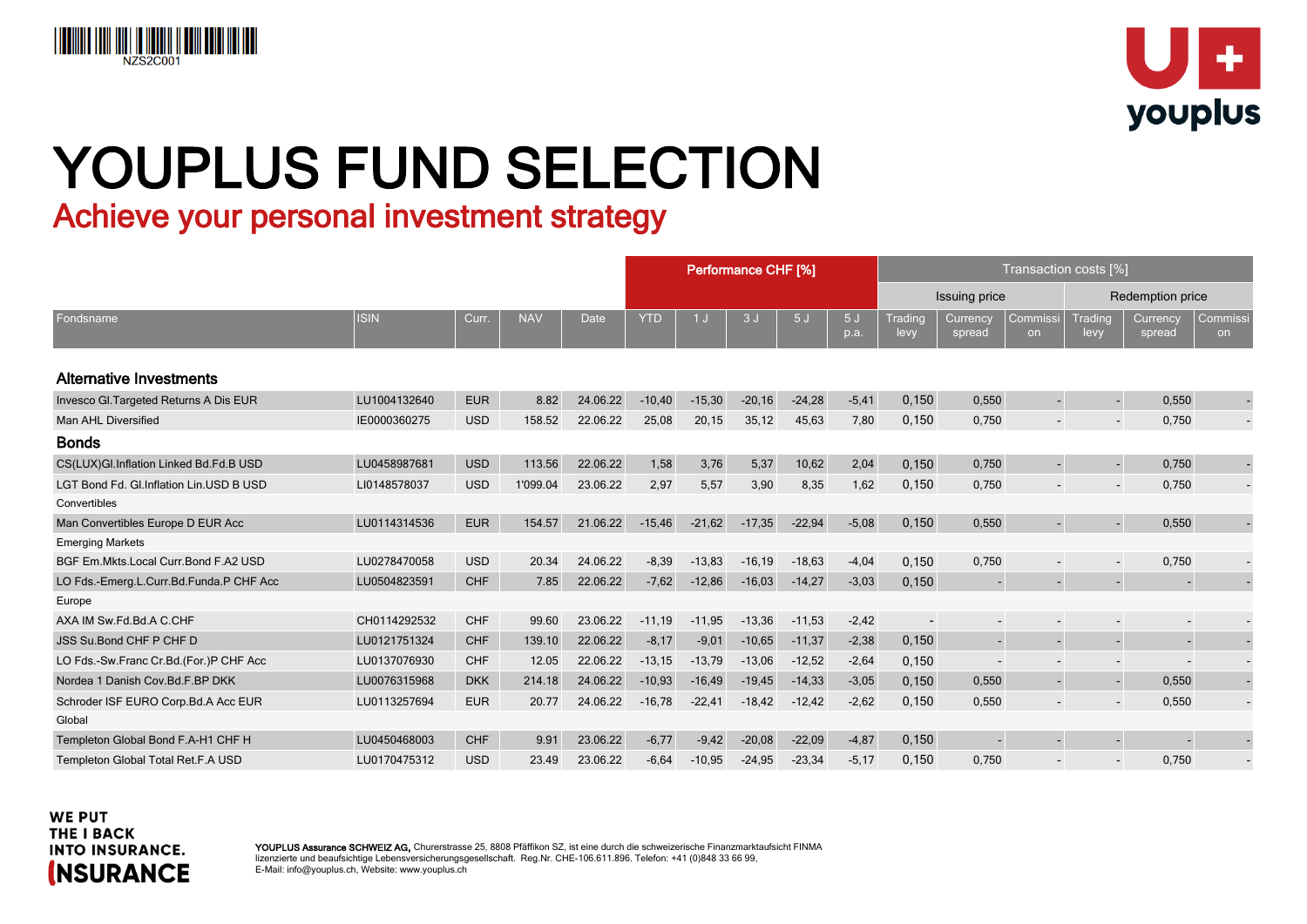



|                                          |              |            |            |             | Performance CHF [%]<br>Transaction costs [%] |           |          |                      |            |                 |                    |                          |                          |                    |                |
|------------------------------------------|--------------|------------|------------|-------------|----------------------------------------------|-----------|----------|----------------------|------------|-----------------|--------------------|--------------------------|--------------------------|--------------------|----------------|
|                                          |              |            |            |             |                                              |           |          | <b>Issuing price</b> |            |                 | Redemption price   |                          |                          |                    |                |
| Fund name                                | <b>ISIN</b>  | Curr.      | <b>NAV</b> | <b>Date</b> | <b>YTD</b>                                   | 1J        | 3J       | 5J                   | 5J<br>p.a. | Trading<br>levy | Currency<br>spread | Commissi<br>on           | Trading<br>levy          | Currency<br>spread | Commissi<br>on |
| Templeton Global Total Ret.F.A-H1 CHF H  | LU0450468185 | <b>CHF</b> | 10.00      | 23.06.22    | $-12,66$                                     | $-16, 81$ | $-28,32$ | $-31,51$             | $-7,29$    | 0,150           |                    |                          | $\overline{a}$           |                    |                |
| High Yield                               |              |            |            |             |                                              |           |          |                      |            |                 |                    |                          |                          |                    |                |
| AXA IM FIIS US Sh.D.H.Y.F C.USD          | LU0292585030 | <b>USD</b> | 158.39     | 22.06.22    | $-2,15$                                      | $-2,08$   | $-1,41$  | 5,31                 | 1,04       | 0,150           | 0,750              |                          | $\overline{a}$           | 0,750              |                |
| AXA WF-GI.H.Y.Bd.A Cap USD               | LU0184630167 | <b>USD</b> | 139.35     | 22.06.22    | $-6,87$                                      | $-6,61$   | $-3,21$  | 4,57                 | 0,90       | 0,150           | 0,750              |                          |                          | 0,750              |                |
| Nordea 1 Europ. High Yield Bd. F. BP EUR | LU0141799501 | <b>EUR</b> | 31.42      | 24.06.22    | $-15,24$                                     | $-20,05$  | $-16,71$ | $-10,68$             | $-2,24$    | 0,150           | 0,550              |                          | $\blacksquare$           | 0,550              |                |
| Pictet - Global High Yield HP            | LU0448624253 | <b>CHF</b> | 133.78     | 22.06.22    | $-14,68$                                     | $-13,98$  | $-7,26$  | $-8,26$              | $-1,71$    | 0,150           |                    |                          | ÷.                       |                    |                |
| <b>Inflation Linked</b>                  |              |            |            |             |                                              |           |          |                      |            |                 |                    |                          |                          |                    |                |
| AXA WF-Global Infl.Bonds A Cap CHF H     | LU0397279430 | <b>CHF</b> | 138.83     | 22.06.22    | $-12,80$                                     | $-8,66$   | $-4,36$  | $-3,62$              | $-0,74$    | 0,150           |                    |                          | $\overline{a}$           |                    |                |
| LGT Bond Fd. Gl. Inflation Lin. B CHF    | LI0148578045 | <b>CHF</b> | 926.00     | 23.06.22    | $-3,36$                                      | $-0,94$   | $-0,53$  | $-2,82$              | $-0,57$    | 0,150           |                    |                          |                          |                    |                |
| Mixed Fund                               |              |            |            |             |                                              |           |          |                      |            |                 |                    |                          |                          |                    |                |
| LO Fds.(CH)-Sw.Franc Cr.Bd.P             | CH0116771186 | <b>CHF</b> | 104.80     | 23.06.22    | $-11,11$                                     | $-11,58$  | $-10,03$ | $-7,82$              | $-1,61$    |                 |                    |                          |                          |                    | 0,450          |
| Obligationenfonds                        |              |            |            |             |                                              |           |          |                      |            |                 |                    |                          |                          |                    |                |
| Nordea 1 Swedish Bd.F.BP SEK             | LU0064320186 | <b>SEK</b> | 268.10     | 22.06.22    | $-16,21$                                     | $-21,31$  | $-20,52$ | $-21,85$             | $-4,81$    | 0,150           | 0,550              | $\sim$                   | $\sim$                   | 0,550              |                |
| Other                                    |              |            |            |             |                                              |           |          |                      |            |                 |                    |                          |                          |                    |                |
| Pictet-Short-Term Em.Local Curr.Dt.P     | LU0366532561 | <b>USD</b> | 89.34      | 22.06.22    | $-3,89$                                      | $-7,91$   | $-12,57$ | $-11,72$             | $-2,46$    | 0,150           | 0,750              |                          | $\blacksquare$           | 0,750              |                |
| <b>USD</b>                               |              |            |            |             |                                              |           |          |                      |            |                 |                    |                          |                          |                    |                |
| Merian Gl.Dynamic Bd.Fd.L USD            | IE0031386414 | <b>USD</b> | 24.02      | 24.06.22    | 3,42                                         | 1,58      | 11,65    | 17,74                | 3,32       | 0,150           | 0,750              |                          | $\blacksquare$           | 0,750              |                |
| Schroder ISF US Dollar Bd.A Acc USD      | LU0106260564 | <b>USD</b> | 22.61      | 24.06.22    | $-8,33$                                      | $-9,24$   | $-5,03$  | $-0.04$              | $-0,01$    | 0,150           | 0,750              |                          |                          | 0,750              |                |
| <b>Equity</b>                            |              |            |            |             |                                              |           |          |                      |            |                 |                    |                          |                          |                    |                |
| Swiss Rock Aktien Global Defensiv A      | CH0371634301 | <b>CHF</b> | 10.39      | 23.06.22    | $-16,23$                                     | $-12,64$  | 6,38     |                      | L.         |                 |                    |                          |                          |                    |                |
| <b>Emerging Markets</b>                  |              |            |            |             |                                              |           |          |                      |            |                 |                    |                          |                          |                    |                |
| AXA R.A.C.As.P.Ex-Jap.S.C.A.Fd.B C.USD   | IE0004334029 | <b>USD</b> | 96.05      | 23.06.22    | $-13,76$                                     | $-13,31$  | 13,17    | 13,46                | 2,56       | 0,150           | 0,750              |                          | $\overline{\phantom{a}}$ | 0,750              |                |
| Fidelity Fd.Emerging Asia Fd.A Dis USD   | LU0329678170 | <b>USD</b> | 19.49      | 23.06.22    | $-4,68$                                      | $-12,42$  | 2,93     | 19,82                | 3,68       | 0,150           | 0,750              |                          | $\overline{\phantom{a}}$ | 0,750              |                |
| Fidelity Fd.Sustain.Asia Eq.Fd.A Dis USD | LU0048597586 | <b>USD</b> | 10.19      | 23.06.22    | $-12,67$                                     | $-21,13$  | 7,07     | 24,28                | 4,44       | 0,150           | 0,750              | $\overline{\phantom{a}}$ | $\blacksquare$           | 0,750              |                |
| Franklin India F.A USD                   | LU0231203729 | <b>USD</b> | 44.64      | 23.06.22    | $-13,21$                                     | $-2,79$   | 16,93    | 17,39                | 3,26       | 0,150           | 0,750              |                          | L,                       | 0,750              |                |
| JPM-Em.Middle East Equity Fd.A(acc)USD   | LU0210535208 | <b>USD</b> | 28.83      | 23.06.22    | 6,44                                         | 17,28     | 35,87    | 65,59                | 10,64      | 0,150           | 0,750              |                          | $\overline{\phantom{a}}$ | 0,750              |                |
| JPM-Latin America Equity Fd.A(dist)USD   | LU0053687314 | <b>USD</b> | 39.34      | 23.06.22    | 0,65                                         | $-19,94$  | $-21,16$ | $-4,51$              | $-0,92$    | 0,150           | 0,750              |                          | $\overline{a}$           | 0,750              |                |
| Schroder ISF BRIC(Br.R.In.Ch.)A Acc USD  | LU0228659784 | <b>USD</b> | 232.41     | 24.06.22    | $-14,09$                                     | $-27,98$  | $-9,44$  | 15,04                | 2,84       | 0,150           | 0,750              |                          |                          | 0,750              |                |
| Templeton Asian Smaller Comp.F.A USD     | LU0390135332 | <b>USD</b> | 50.31      | 23.06.22    | $-17,25$                                     | $-15,08$  | 3,55     | 9,82                 | 1,89       | 0,150           | 0,750              |                          |                          | 0,750              |                |

#### **WE PUT** THE I BACK **INTO INSURANCE. (NSURANCE**

YOUPLUS Assurance SCHWEIZ AG, Churerstrasse 25, 8808 Pfäffikon SZ, ist eine durch die schweizerische Finanzmarktaufsicht FINMA lizenzierte und beaufsichtige Lebensversicherungsgesellschaft. Reg.Nr. CHE-106.611.896. Telefon: +41 (0)848 33 66 99, E-Mail: info@youplus.ch, Website: www.youplus.ch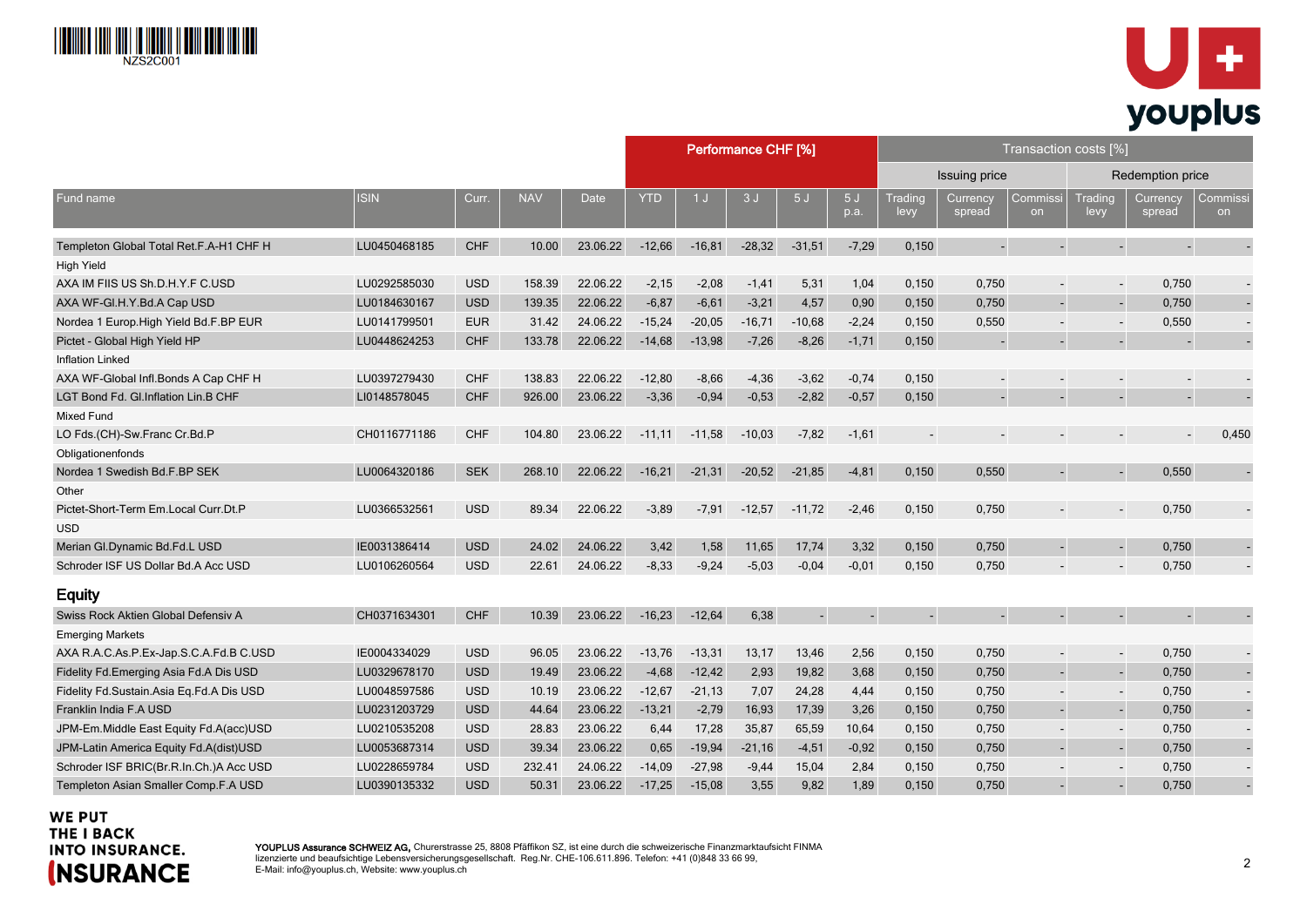



|                                          |              |            |            |          | Performance CHF [%] |                |          |          |            | Transaction costs [%]    |                    |                |                          |                          |                          |  |
|------------------------------------------|--------------|------------|------------|----------|---------------------|----------------|----------|----------|------------|--------------------------|--------------------|----------------|--------------------------|--------------------------|--------------------------|--|
|                                          |              |            |            |          |                     |                |          |          |            | Issuing price            |                    |                | Redemption price         |                          |                          |  |
| Fund name                                | <b>ISIN</b>  | Curr.      | <b>NAV</b> | Date     | <b>YTD</b>          | 1 <sub>J</sub> | 3J       | 5J       | 5J<br>p.a. | Trading<br>levy          | Currency<br>spread | Commissi<br>on | <b>Trading</b><br>levy   | Currency<br>spread       | Commiss<br>on            |  |
| UBS(Lux)E.F.-Gr.China(USD)P a.USD        | LU0072913022 | <b>USD</b> | 454.12     | 22.06.22 | $-10,62$            | $-25,74$       | 0,35     | 34,35    | 6,08       | 0,150                    | 0,750              |                | $\overline{\phantom{a}}$ | 0,750                    |                          |  |
| Europa Länderfonds                       |              |            |            |          |                     |                |          |          |            |                          |                    |                |                          |                          |                          |  |
| Nordea 1 Nordic Equity F.BP SEK          | LU0173922476 | <b>SEK</b> | 1'207.48   | 22.06.22 | $-17,74$            | $-18,15$       | 23,03    | 29,10    | 5,24       | 0,150                    | 0,550              |                |                          | 0,550                    |                          |  |
| Nordea 1 Nordic Equity Sm.Cap F.BP SEK   | LU0278528665 | <b>SEK</b> | 403.38     | 22.06.22 | $-23,56$            | $-14,87$       | 37,46    | 46,08    | 7,87       | 0,150                    | 0,550              |                | $\overline{\phantom{a}}$ | 0,550                    | $\blacksquare$           |  |
| Pictet CH Enh. Swiss Equ. 130/30 P       | CH0034886348 | <b>CHF</b> | 185.05     | 22.06.22 | $-23,30$            | $-16.59$       | 10,54    | 23,81    | 4,36       | $\blacksquare$           |                    |                | $\blacksquare$           |                          |                          |  |
| Raiffeisen Futura Swiss Stock A          | CH0011980981 | <b>CHF</b> | 301.88     | 23.06.22 | $-21,70$            | $-15,41$       | 7,87     | 22,48    | 4,14       |                          |                    |                | $\overline{\phantom{a}}$ |                          | $\overline{\phantom{a}}$ |  |
| Europe                                   |              |            |            |          |                     |                |          |          |            |                          |                    |                |                          |                          |                          |  |
| iMGP Sustainable Europe C EUR PF         | LU0096450555 | <b>EUR</b> | 514.52     | 21.06.22 | $-14,78$            | $-15,14$       | 12,20    | 3,22     | 0,64       | 0,150                    | 0,550              |                |                          | 0,550                    |                          |  |
| Invesco Sust.P.Eur.Str.Eq.Fd.A Acc EUR   | LU0119750205 | <b>EUR</b> | 19.71      | 24.06.22 | $-15,09$            | $-15,24$       | $-4,65$  | $-3,58$  | $-0,73$    | 0,150                    | 0,550              |                | $\overline{\phantom{a}}$ | 0,550                    | $\blacksquare$           |  |
| Templeton Europ.Opportunities F.A EUR    | LU0122612848 | <b>EUR</b> | 13.42      | 23.06.22 | $-10,73$            | $-14,07$       | $-19,70$ | $-25,52$ | $-5,72$    | 0,150                    | 0,550              |                | $\blacksquare$           | 0,550                    | $\blacksquare$           |  |
| Templeton European S-M Cap F.A EUR       | LU0138075311 | <b>EUR</b> | 33.58      | 23.06.22 | $-14,87$            | $-18,00$       | $-15,20$ | $-19.95$ | $-4,35$    | 0,150                    | 0,550              |                | $\blacksquare$           | 0,550                    | $\blacksquare$           |  |
| Vontobel European Eq.B                   | LU0153585137 | <b>EUR</b> | 326.67     | 22.06.22 | $-23,73$            | $-21,34$       | $-2,27$  | $-1,22$  | $-0,25$    | 0,150                    | 0,550              |                | $\sim$                   | 0,550                    |                          |  |
| Europe Single Coutry Funds               |              |            |            |          |                     |                |          |          |            |                          |                    |                |                          |                          |                          |  |
| Fidelity Fd.Nordic Fd.A Dis SEK          | LU0048588080 | <b>SEK</b> | 1'679.00   | 23.06.22 | $-13,72$            | $-13,67$       | 17,09    | 9,81     | 1,89       | 0,150                    | 0,550              |                | $\blacksquare$           | 0,550                    |                          |  |
| SaraSelect P CHF dist                    | CH0001234068 | <b>CHF</b> | 1'651.64   | 23.06.22 | $-28.58$            | $-21.22$       | 22,42    | 22,05    | 4,06       | $\sim$                   |                    | 0,400          | $\blacksquare$           |                          | 0,400                    |  |
| Global                                   |              |            |            |          |                     |                |          |          |            |                          |                    |                |                          |                          |                          |  |
| Fidelity Fd.-Gl.Them.Opp.Fd.A Dis USD    | LU0048584097 | <b>USD</b> | 61.01      | 23.06.22 | $-19,71$            | $-17,62$       | 2,37     | 14,00    | 2,65       | 0,150                    | 0,750              |                | $\blacksquare$           | 0,750                    | $\blacksquare$           |  |
| JSS Sustain Eq. - Gl. Thematic P EUR Dis | LU0229773345 | <b>EUR</b> | 252.36     | 22.06.22 | $-22,36$            | $-24,80$       | 7,27     | 37,78    | 6,62       | 0,150                    | 0,550              |                |                          | 0,550                    |                          |  |
| Pictet-Global Megatrend Selection P      | LU0386891260 | <b>CHF</b> | 292.90     | 22.06.22 | $-24,40$            | $-22,62$       | 5,70     | 21,88    | 4,03       | 0,150                    |                    |                | $\overline{\phantom{a}}$ |                          | $\overline{\phantom{a}}$ |  |
| Swisscanto(CH)Eq.Fd.Sustainable AA       | CH0009074300 | <b>CHF</b> | 176.31     | 23.06.22 | $-21,66$            | $-12,59$       | 29,58    | 46,04    | 7,86       | $\overline{\phantom{a}}$ |                    |                | $\blacksquare$           | $\overline{\phantom{a}}$ |                          |  |
| Japan                                    |              |            |            |          |                     |                |          |          |            |                          |                    |                |                          |                          |                          |  |
| AXA R.Jap.S.C.A.Fd.B C.JPY               | IE0004354423 | <b>JPY</b> | 2'481.44   | 23.06.22 | $-16,41$            | $-20,26$       | $-21,15$ | $-20,72$ | $-4,53$    | 0,150                    | 0,750              |                | $\blacksquare$           | 0,750                    | $\overline{\phantom{a}}$ |  |
| iMGP Japan Opportunities C JPY PR        | LU0204987902 | <b>JPY</b> | 27'966.00  | 22.06.22 | $-9,58$             | $-15,04$       | $-9,15$  | $-7,52$  | $-1,55$    | 0,150                    | 0,750              |                | $\mathbf{r}$             | 0,750                    |                          |  |
| Schroder ISF Japanese Eq.A Acc EUR H     | LU0236737465 | <b>EUR</b> | 124.79     | 24.06.22 | $-7,39$             | $-11,27$       | 10,85    | 10,61    | 2,04       | 0,150                    | 0,550              |                |                          | 0,550                    |                          |  |
| Sectorfunds                              |              |            |            |          |                     |                |          |          |            |                          |                    |                |                          |                          |                          |  |
| Bellevue F.(L)-B.Biotech B USD           | LU0415392322 | <b>USD</b> | 481.31     | 22.06.22 | $-16,76$            | $-21,05$       | 8,19     | 3,65     | 0,72       | 0,150                    | 0,750              |                | $\blacksquare$           | 0,750                    | $\sim$                   |  |
| Bellevue F.(L)-B.Med.&Serv.B USD         | LU0453818899 | <b>USD</b> | 421.23     | 22.06.22 | $-21,04$            | $-16, 17$      | 7,17     | 45,04    | 7,72       | 0,150                    | 0,750              |                | $\overline{\phantom{a}}$ | 0,750                    | $\overline{\phantom{a}}$ |  |
| BGF Sustainable Energy Fd.A2 USD         | LU0124384867 | <b>USD</b> | 13.99      | 24.06.22 | $-20,44$            | $-14,34$       | 42,81    | 53,95    | 9,02       | 0,150                    | 0,750              |                |                          | 0,750                    |                          |  |
| BGF World Energy F.A2 USD                | LU0122376428 | <b>USD</b> | 20.06      | 24.06.22 | 28,29               | 35,63          | 20,09    | 25,78    | 4,70       | 0.150                    | 0,750              |                |                          | 0,750                    |                          |  |

#### **WE PUT** THE I BACK **INTO INSURANCE. (NSURANCE**

YOUPLUS Assurance SCHWEIZ AG, Churerstrasse 25, 8808 Pfäffikon SZ, ist eine durch die schweizerische Finanzmarktaufsicht FINMA lizenzierte und beaufsichtige Lebensversicherungsgesellschaft. Reg.Nr. CHE-106.611.896. Telefon: +41 (0)848 33 66 99, E-Mail: info@youplus.ch, Website: www.youplus.ch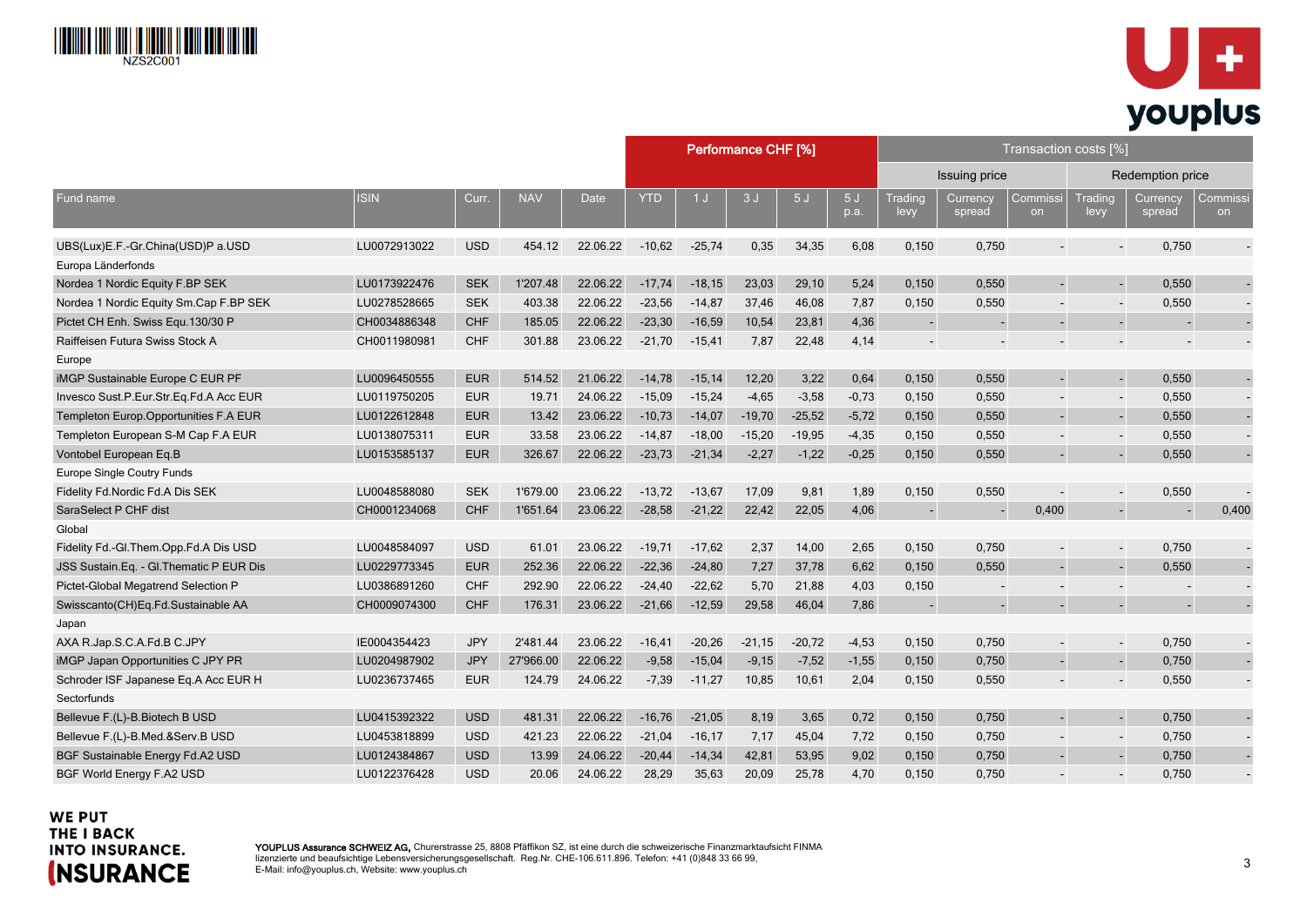



|                                          |              |            |            |          | Performance CHF [%] |          |          |                      |            | Transaction costs [%]    |                         |                          |                          |                    |                |  |
|------------------------------------------|--------------|------------|------------|----------|---------------------|----------|----------|----------------------|------------|--------------------------|-------------------------|--------------------------|--------------------------|--------------------|----------------|--|
|                                          |              |            |            |          |                     |          |          | <b>Issuing price</b> |            |                          | <b>Redemption price</b> |                          |                          |                    |                |  |
| Fund name                                | <b>ISIN</b>  | Curr.      | <b>NAV</b> | Date     | <b>YTD</b>          | 1J       | 3J       | 5J                   | 5J<br>p.a. | Trading<br>levy          | Currency<br>spread      | Commissi<br>on           | Trading<br>levy          | Currency<br>spread | Commissi<br>on |  |
| <b>BGF World Gold F.A2 USD</b>           | LU0055631609 | <b>USD</b> | 33.13      | 22.06.22 | $-9,15$             | $-13,60$ | 7,80     | 7,98                 | 1,55       | 0,150                    | 0,750                   |                          |                          | 0,750              |                |  |
| BGF World Mining F.A2 USD                | LU0075056555 | <b>USD</b> | 56.06      | 24.06.22 | $-5,61$             | $-6,31$  | 42,11    | 78,28                | 12,27      | 0,150                    | 0,750                   | $\overline{\phantom{a}}$ | $\overline{a}$           | 0,750              |                |  |
| JSS Sustainable Eq.-Gr.Planet P EUR      | LU0333595436 | <b>EUR</b> | 233.57     | 22.06.22 | $-24, 13$           | $-16,94$ | 13,04    | 18,99                | 3,54       | 0,150                    | 0,550                   |                          | $\overline{\phantom{a}}$ | 0,550              |                |  |
| Pictet-Digital P                         | LU0101692670 | <b>USD</b> | 355.45     | 22.06.22 | $-26,18$            | $-33,93$ | $-4,95$  | 14,69                | 2,78       | 0,150                    | 0,750                   |                          | $\overline{a}$           | 0,750              |                |  |
| <b>USA</b>                               |              |            |            |          |                     |          |          |                      |            |                          |                         |                          |                          |                    |                |  |
| BGF US Small&MidCap Opport.F.A2 USD      | LU0006061336 | <b>USD</b> | 301.12     | 24.06.22 | $-2,88$             | 0, 18    | 31,37    | 43,74                | 7,53       | 0,150                    | 0,750                   | $\blacksquare$           | $\blacksquare$           | 0,750              |                |  |
| Fidelity Fd.America Fd.A Dis USD         | LU0048573561 | <b>USD</b> | 13.22      | 23.06.22 | $-2,56$             | 3,44     | 18,14    | 29,09                | 5,24       | 0,150                    | 0,750                   |                          | $\overline{a}$           | 0,750              |                |  |
| <b>Mixed Fund</b>                        |              |            |            |          |                     |          |          |                      |            |                          |                         |                          |                          |                    |                |  |
| Sauren Absolute Return A                 | LU0454070557 | <b>EUR</b> | 11.14      | 24.06.22 | $-6,37$             | $-11,75$ | $-5,77$  | $-4,59$              | $-0,94$    | 0,150                    | 0,550                   |                          | $\blacksquare$           | 0,550              |                |  |
| Schroder Sustainable Strategy Fund       | CH0002788518 | <b>CHF</b> | 142.54     | 23.06.22 | $-8,11$             | $-7,85$  | $-0,67$  | 1,35                 | 0,27       | $\blacksquare$           |                         |                          |                          |                    |                |  |
| Swisscanto(LU)Pf.Fd.Sustain.B.(CHF)AT    | LU0161535165 | <b>CHF</b> | 217.08     | 22.06.22 | $-14,66$            | $-12,34$ | 7,12     | 13,13                | 2,50       | 0,150                    |                         |                          | $\overline{a}$           |                    |                |  |
| Mixed Fund                               |              |            |            |          |                     |          |          |                      |            |                          |                         |                          |                          |                    |                |  |
| Pictet CH LPP 25 P dy CHF                | CH0016431675 | <b>CHF</b> | 1'145.85   | 22.06.22 | $-14,53$            | $-14,70$ | $-8,63$  | $-4,36$              | $-0,89$    |                          |                         |                          | $\overline{\phantom{a}}$ |                    |                |  |
| UBS(CH)Vitainvest Swiss 25 Sust.U        | CH0108526911 | <b>CHF</b> | 115.31     | 22.06.22 | $-13,55$            | $-13,06$ | $-7,07$  | $-4,31$              | $-0,88$    |                          |                         |                          |                          |                    |                |  |
| <b>Money Market</b>                      |              |            |            |          |                     |          |          |                      |            |                          |                         |                          |                          |                    |                |  |
| Nordea 1 Swedish Short-Term Bd.F.BP SEK  | LU0064321663 | <b>SEK</b> | 187.63     | 22.06.22 | $-7,48$             | $-13,23$ | $-10,22$ | $-15,43$             | $-3,29$    | 0,150                    | 0,550                   |                          |                          | 0,550              |                |  |
| Pictet CH Short Term M.Mkt.CHF I dy      | CH0011292304 | <b>CHF</b> | 872.35     | 23.06.22 | $-0,38$             | $-0,81$  | $-2,32$  | $-3,90$              | $-0,79$    | $\overline{\phantom{a}}$ |                         |                          | $\overline{\phantom{a}}$ |                    |                |  |
| Pictet CH Short Term M.Mkt.EUR I dy      | CH0011292353 | <b>EUR</b> | 941.70     | 23.06.22 | $-1,99$             | $-7,93$  | $-9,98$  | $-8,63$              | $-1,79$    | $\blacksquare$           | 0,550                   | $\blacksquare$           | $\Box$                   | 0,550              |                |  |
| Pictet CH Short Term M.Mkt.GBP P dy      | CH0013803587 | <b>GBP</b> | 1'007.76   | 23.06.22 | $-3,65$             | $-7,73$  | $-4,32$  | $-2,93$              | $-0,59$    | $\sim$                   | 0,750                   |                          | $\overline{\phantom{a}}$ | 0,750              |                |  |
| Pictet CH Short Term M.Mkt.USD I dy      | CH0011292395 | <b>USD</b> | 1'041.79   | 23.06.22 | 6,01                | 5,49     | 1,30     | 6,05                 | 1,18       |                          | 0,750                   |                          |                          | 0,750              |                |  |
| <b>Money Market</b>                      |              |            |            |          |                     |          |          |                      |            |                          |                         |                          |                          |                    |                |  |
| Swiss Rock Geldmarkt CHF A               | CH0343867344 | <b>CHF</b> | 9.22       | 23.06.22 | $-1,03$             | $-1,59$  | $-4,34$  | $-7,19$              | $-1,48$    |                          |                         |                          |                          |                    |                |  |
| <b>Other Funds</b>                       |              |            |            |          |                     |          |          |                      |            |                          |                         |                          |                          |                    |                |  |
| SF(Lux)SICAV 2-Sk.M.Prot.Fd.2022 I a.CHF | LU0271866880 | <b>CHF</b> | 102.17     | 21.06.22 | $\blacksquare$      |          |          |                      |            | 0,150                    |                         |                          |                          |                    |                |  |
| Capital protected                        |              |            |            |          |                     |          |          |                      |            |                          |                         |                          |                          |                    |                |  |
| SF(Lux)SICAV 2-L.Inv.90% Prot.Fd.I a.CHF | LU1285430077 | <b>CHF</b> | 95.39      | 21.06.22 | $-4,35$             | $-4,30$  | $-2,44$  | $-3,93$              | $-0.80$    | 0,150                    |                         |                          |                          |                    |                |  |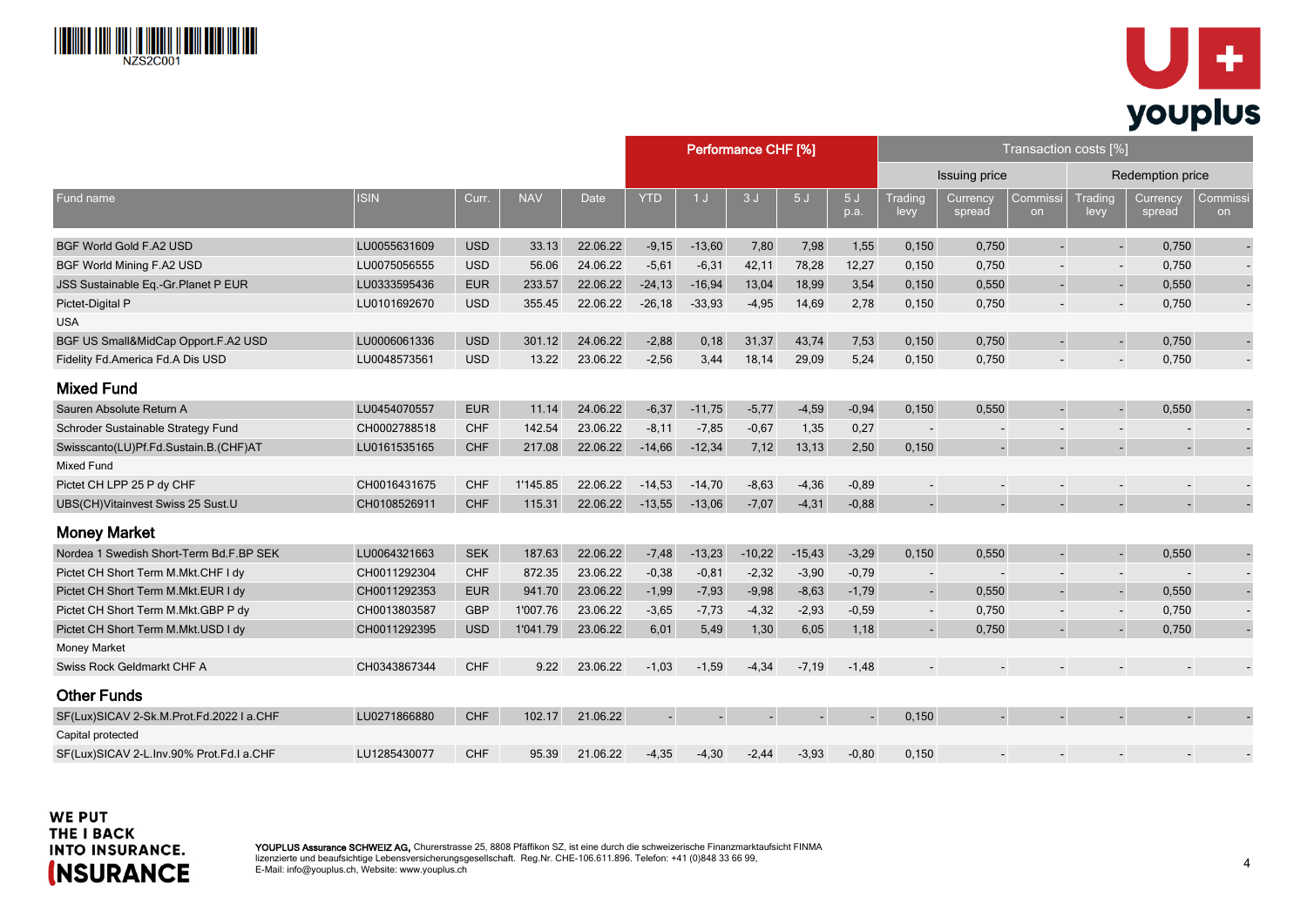



|                                    |              |            |            |             | <b>Performance CHF [%]</b> |          |         |         |               | Transaction costs [%] |                    |                          |      |                    |                |  |
|------------------------------------|--------------|------------|------------|-------------|----------------------------|----------|---------|---------|---------------|-----------------------|--------------------|--------------------------|------|--------------------|----------------|--|
|                                    |              |            |            |             |                            |          |         |         |               |                       | Issuing price      |                          |      | Redemption price   |                |  |
| Fund name                          | <b>ISIN</b>  | Curr.      | <b>NAV</b> | <b>Date</b> | <b>YTD</b>                 | 1J       | 3J      | 5J      | $-5J$<br>p.a. | Trading<br>levy       | Currency<br>spread | Commissi   Trading<br>on | levy | Currency<br>spread | Commissi<br>on |  |
| <b>Real Estate</b>                 |              |            |            |             |                            |          |         |         |               |                       |                    |                          |      |                    |                |  |
| AXA WF-Fram.Europe R.E.S.A Cap EUR | LU0216734045 | <b>EUR</b> | 222.32     | 22.06.22    | $-25,82$                   | $-24,02$ | $-9,80$ | $-0,37$ | $-0,07$       | 0,150                 | 0,550              |                          |      | 0,550              |                |  |